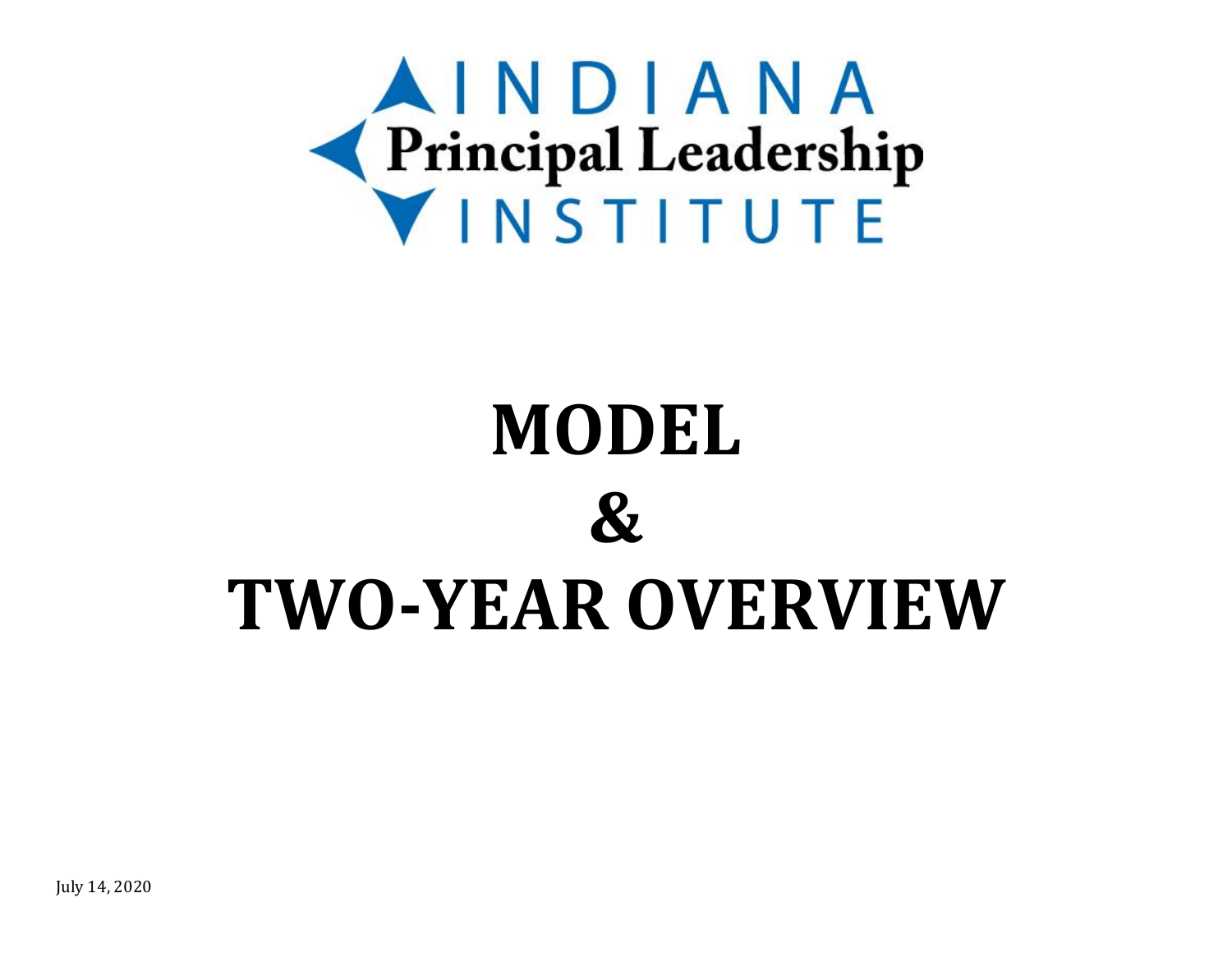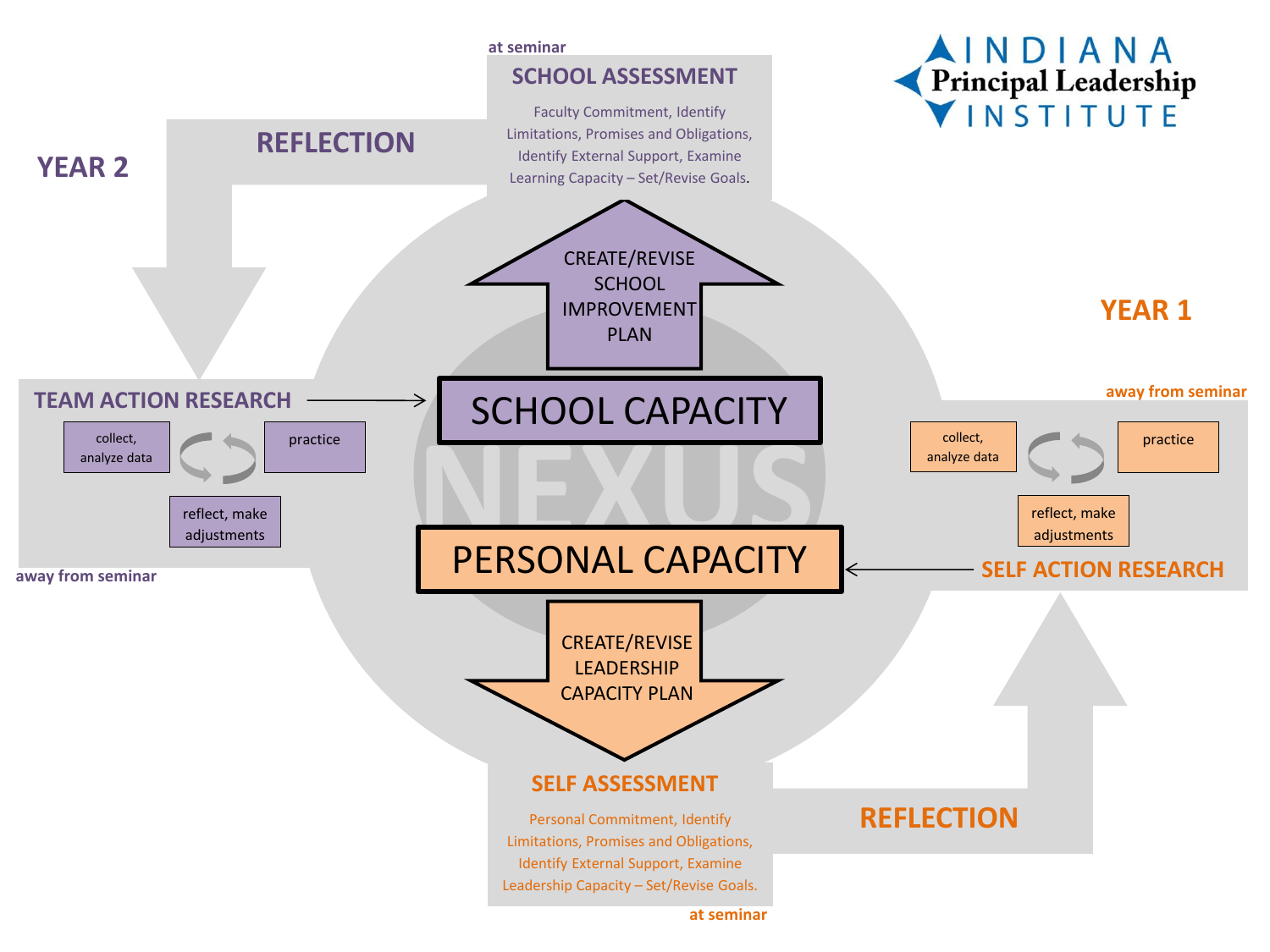## **Year 1 – Focus on Principal**

| Month           | <b>Focus/Activities</b>                                                   | <b>Speakers</b>                                                |
|-----------------|---------------------------------------------------------------------------|----------------------------------------------------------------|
|                 | 1-Day Summer Seminar:                                                     | Linda/Steve: Overview of IPLI<br>$\bullet$                     |
|                 | Overview of IPLI<br>$\bullet$                                             | Todd Whitaker - Leading in Difficult Times: What<br>$\bullet$  |
| July: 1 day     | Understanding action research/inquiry<br>$\bullet$                        | <b>Great Principals Do Differently</b>                         |
|                 | Development of mini AR projects                                           | Nancy Dana - The Power & Passion of Inquiry<br>$\bullet$       |
|                 | Leadership Development                                                    |                                                                |
|                 | Regional focus-cohort development                                         |                                                                |
|                 | <b>Regional Focus-Cohort Meetings:</b>                                    |                                                                |
| <b>August</b>   | Share progress on mini AR projects                                        |                                                                |
|                 | Hot topics/issues                                                         |                                                                |
|                 | Regional focus-cohort development                                         |                                                                |
|                 | Seminar - Focus on Principal as Instructional Leader:                     |                                                                |
|                 | Improving instruction                                                     | Annette Breaux: 10-Minute Inservice<br>$\bullet$               |
| September       | Building-level hot topic sessions                                         | Afternoon speaker: TBD<br>$\bullet$                            |
|                 | Regional focus-cohort meetings - start developing Leadership<br>$\bullet$ |                                                                |
|                 | <b>AR Project</b>                                                         |                                                                |
|                 | <b>Regional Focus-Cohort Meetings:</b>                                    |                                                                |
| <b>October</b>  | Continued development of Leadership AR Project                            |                                                                |
|                 | Hot topics/issues                                                         |                                                                |
|                 | Regional focus-cohort development                                         |                                                                |
|                 | Seminar - In conjunction with IASP Conference:                            | <b>IPLI Keynotes on Sunday</b>                                 |
| November:       | Attend IPLI Seminar on Sunday                                             | Rick Wormeli, Principles First                                 |
| 3 days          | Attend conference Monday, and Tuesday                                     | Tina Boogren, 180 Days of Self-Care for                        |
|                 | Regional focus-cohort meetings - Monday                                   | <b>Busy Educators</b>                                          |
|                 |                                                                           | IASP Keynotes: Monday, & Tuesday                               |
|                 |                                                                           | Concurrent sessions: Monday & Tuesday<br>$\bullet$             |
| <b>December</b> | <b>No meetings</b>                                                        |                                                                |
|                 | Seminar - Focus on Principal as Instructional Leader:                     | Michael McDowell, Visible Learning for Leaders<br>$\bullet$    |
| January         | Leadership Development                                                    | Steve Gruenert - Selecting Year 2 Teacher-Leaders<br>$\bullet$ |
|                 | Progress update on individual leadership action research                  |                                                                |
|                 | projects                                                                  |                                                                |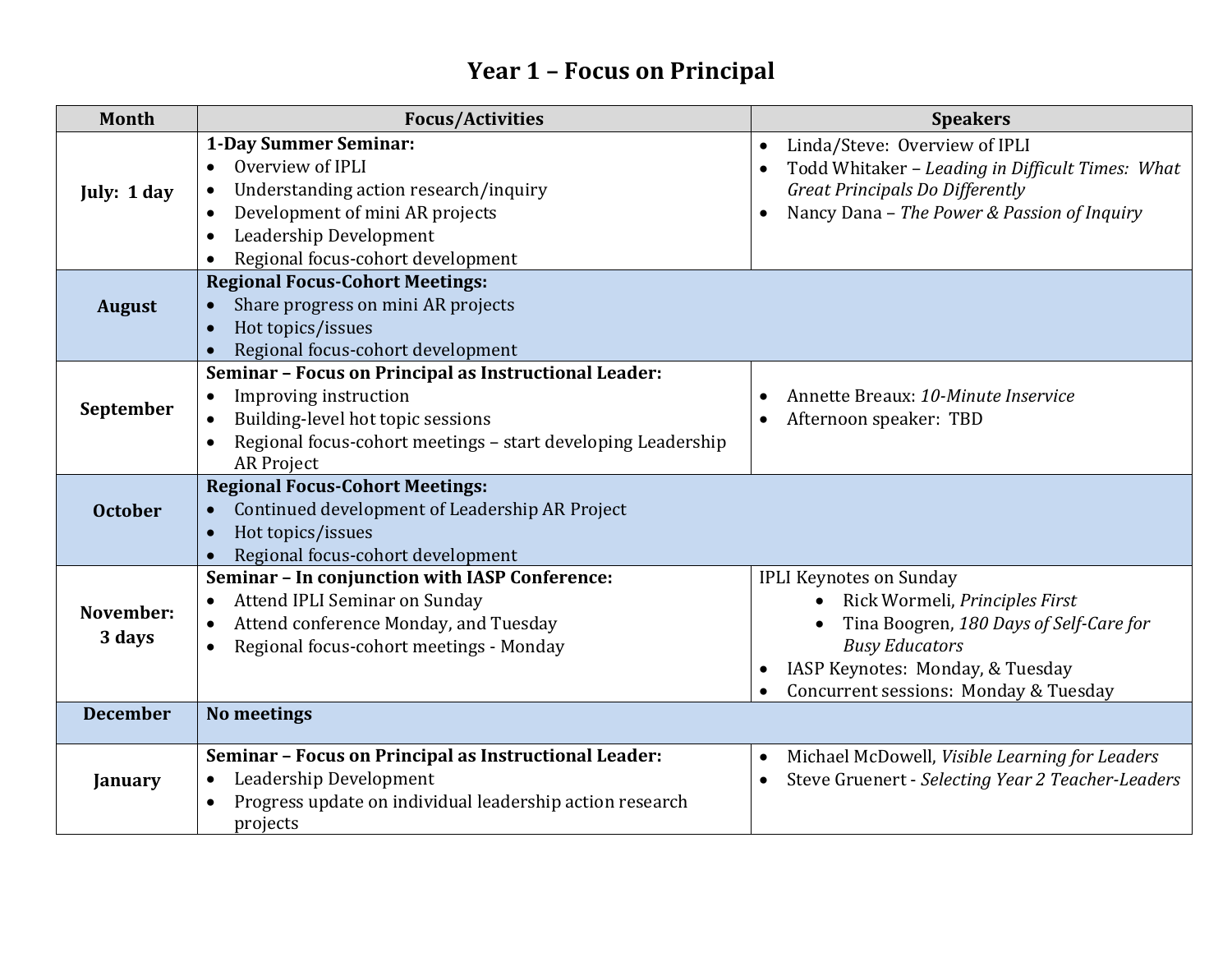|                    | Building-level hot topics                                        |                                                            |
|--------------------|------------------------------------------------------------------|------------------------------------------------------------|
|                    | Regional focus-cohort meetings                                   |                                                            |
|                    | <b>Regional Focus-Cohort Meetings:</b>                           |                                                            |
| <b>February</b>    | Progress report on individual Leadership AR Project              |                                                            |
|                    | Hot topics/issues                                                |                                                            |
|                    | Regional focus-cohort development                                |                                                            |
|                    | <b>Regional Focus-Cohort Meetings:</b>                           |                                                            |
| <b>March</b>       | Progress report on individual Leadership AR Project              |                                                            |
|                    | Hot topics/issues                                                |                                                            |
|                    | Regional focus-cohort development                                |                                                            |
|                    | <b>Seminar - Focus on Leadership Development:</b>                | AR Showcase Celebration<br>$\bullet$                       |
|                    | Action Research Showcase: Each principal shares results of AR    | Linda: Overview of IPLI Year 2<br>$\bullet$                |
|                    | leadership project                                               | Steve Gruenert - Understanding School Culture<br>$\bullet$ |
| April              | Understanding school culture                                     |                                                            |
|                    | How to select teachers for year two                              |                                                            |
|                    | Building-level hot topics/issues                                 |                                                            |
|                    | Regional focus-cohort meetings                                   |                                                            |
|                    | <b>Regional Focus-Cohort Meetings:</b>                           |                                                            |
| <b>May or June</b> | Selecting teachers for Year 2                                    |                                                            |
|                    | Using AR as part of continuous learning cycle for school leaders |                                                            |
|                    | Hot topics/issues                                                |                                                            |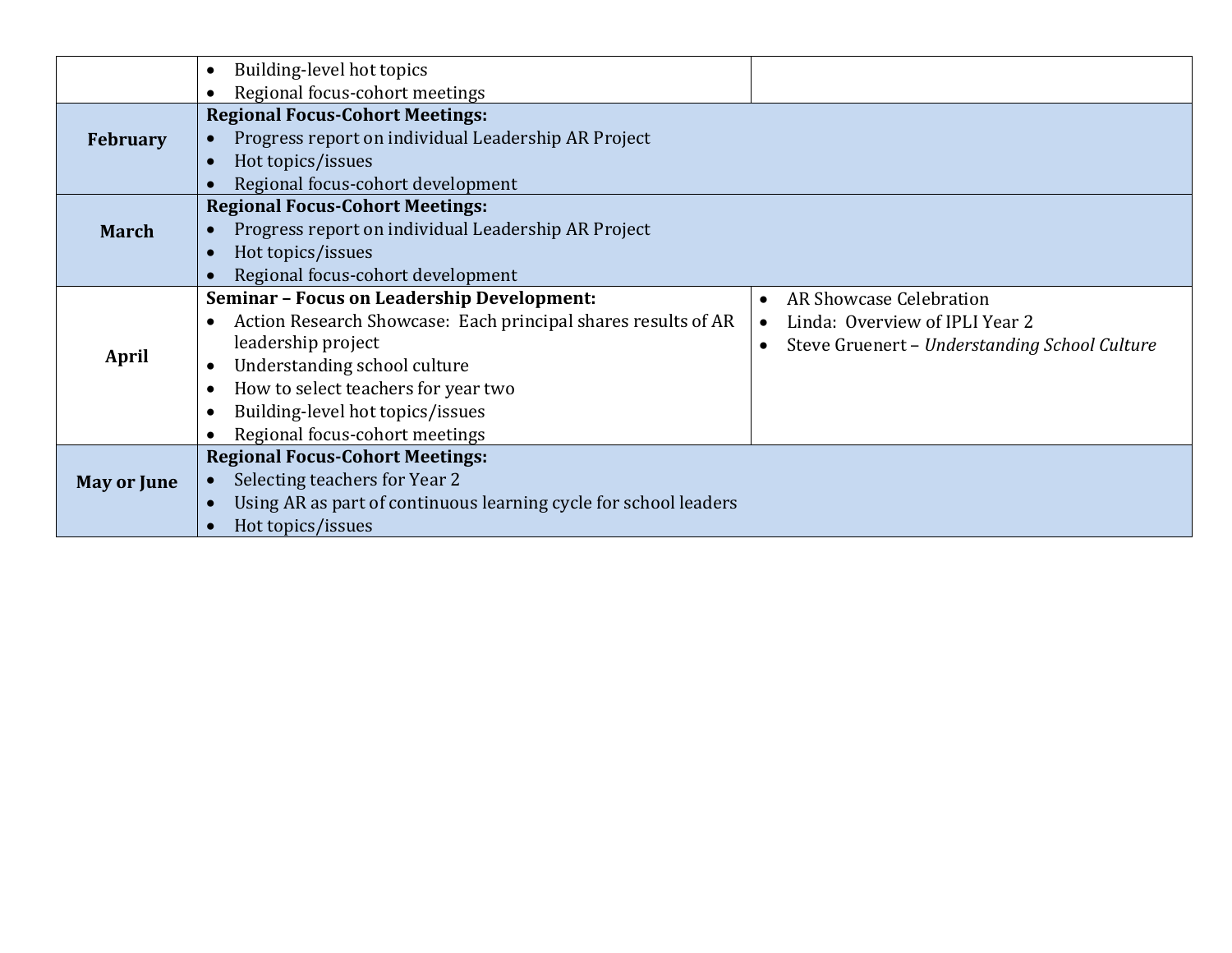## **Year 2- Focus on School Principal + 2 Teacher-Leaders**

| <b>Month</b>              | <b>Focus</b>                                                                                                                                                                                                                                                                        | <b>Speakers</b>                                                                                                                                                                                                                                         |
|---------------------------|-------------------------------------------------------------------------------------------------------------------------------------------------------------------------------------------------------------------------------------------------------------------------------------|---------------------------------------------------------------------------------------------------------------------------------------------------------------------------------------------------------------------------------------------------------|
| July: 2 days              | 2-Day Summer Seminar with Teacher-Leaders:<br>Leadership for school improvement<br>Critical commitments to improve schools<br>$\bullet$<br>Share AR projects with new cohort<br>$\bullet$<br>Overview of Year 2<br>$\bullet$<br>Mini AR SIP project                                 | Keynotes - TBD<br>$\bullet$<br>Tammy Hefelbower, Marzano Research, The<br>$\bullet$<br>Journey to Becoming a Professional Learning<br>Community - Safe and Collaborative Culture                                                                        |
| <b>August</b>             | <b>Regional Focus-Cohort Meetings without Teacher-Leaders:</b><br>Analyzing data for school improvement planning<br>Hot topics/issues<br>$\bullet$<br>Regional focus-cohort development                                                                                             |                                                                                                                                                                                                                                                         |
| September                 | <b>Seminar with Teacher-Leaders:</b><br>Critical commitments to improve schools<br>$\bullet$<br>Share results of mini AR SIP project<br>$\bullet$<br>Development of AR SIP project<br>$\bullet$<br>Building-level hot topic sessions<br>$\bullet$<br>Regional focus-cohort meetings | Phil Warrick, Marzano Research, The Journey to<br>$\bullet$<br>Becoming a Professional Learning Community-<br>Ensuring Effective Teaching in Every Classroom<br>Annette Breaux with Teachers - How to Impact<br><b>Student Achievement and Behavior</b> |
| <b>October</b>            | <b>Regional Focus-Cohort Meetings without Teacher-Leaders:</b><br>SIP --- Where do we start? Review critical commitments<br>Development of AR SIP project<br>$\bullet$<br>Hot topics/issues<br>$\bullet$<br>Regional focus-cohort development                                       |                                                                                                                                                                                                                                                         |
| <b>November</b><br>3 days | Seminar - In conjunction with IASP Conference without<br><b>Teacher-Leaders</b><br>Attend conference Sunday, Monday, and Tuesday<br>$\bullet$<br>Regional focus-cohort meetings - Monday                                                                                            | IASP Keynotes: Sunday, Monday, & Tuesday<br>$\bullet$<br>Concurrent sessions: Monday & Tuesday<br>$\bullet$                                                                                                                                             |
| <b>December</b>           | <b>No meetings</b>                                                                                                                                                                                                                                                                  |                                                                                                                                                                                                                                                         |
| January                   | <b>Seminar with Teacher-Leaders:</b><br>Critical commitments to improve schools<br>$\bullet$<br>Share progress on AR SIP project<br>$\bullet$<br>Building-level hot topic sessions<br>$\bullet$                                                                                     | Phil Warrick, Marzano Research, The Journey to<br>Becoming a Professional Learning Community-<br>Guaranteed & Viable Curriculum                                                                                                                         |